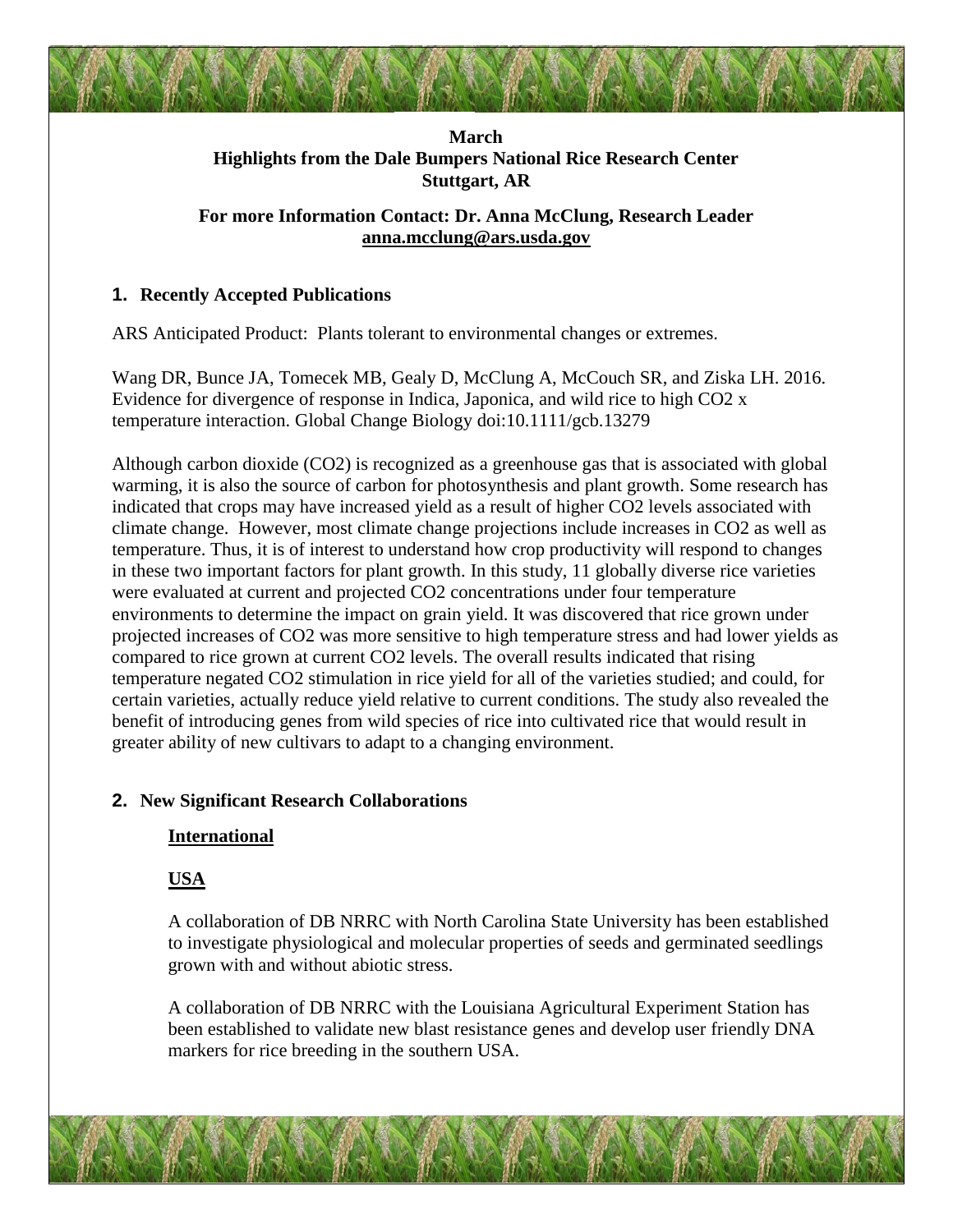### **3. New Awarded Grants**

The project titled "Development of practical diagnostic methods for monitoring rice bacterial panicle blight disease and evaluate rice germplasm for resistance" is funded by Arkansas Rice Research and Promotion Board at \$62K from April 1, 2016 to March 30 2017. This project has been an ongoing collaborative project with University of Arkansas Cooperative Extension Service since 2012.

### **4. Technology Transfer**

### **a. Formal Events:**

### **To Non-research stakeholders**

### **To Research Community**

Anna McClung and Georgia Eizenga of the Dale Bumpers National Rice Research Center, Stuttgart, Arkansas participated in the Rice Crop Germplasm Committee meeting on Mar. 1 in Galveston, Texas.

On March 1, Yulin Jia presented an invited presentation on rice blast resistance genes and blast disease management at a research symposium as part of a USDA/NIFA grant project with Kansas State University. Anna McClung presented an invited talk at an organic rice symposium on managing grain arsenic uptake in organic rice production systems as part of a USDA/OREI grant. Both symposia were presented in conjunction with a research meeting being held in Galveston, TX and were well attended by some 50- 70 industry liaisons, rice farmers and university scientists.

March 1- 4, 2016 all scientists and several technical support staff of the Dale Bumpers National Rice Research Center, Stuttgart, Arkansas, attended the Rice Technical Working Group meeting in Galveston, Texas. Topics presented by USDA/ARS scientists included use of resistance genes for disease management, physiological factors that limit arsenic accumulation in rice grains, genetic mapping of genes linked with milling quality, genetic variation in resistant starch concentration in rice varieties, identification of genes associated with seedling cold tolerance, use of wild progenitor species of rice to dissect yield enhancing traits, identification of genes for yield under reduced water use, finding weed suppressive traits in rice, and tools for high throughput rice phenotyping and data storage.

On March 11, Dr. Yulin Jia gave a seminar entitled 'Selection, Adaptation, and Divergence of Plant Innate Defense Systems' as a graduate credit for Cell and Molecular Biology program of University of Arkansas- Fayetteville. A total of 52 graduate students attended the seminar.